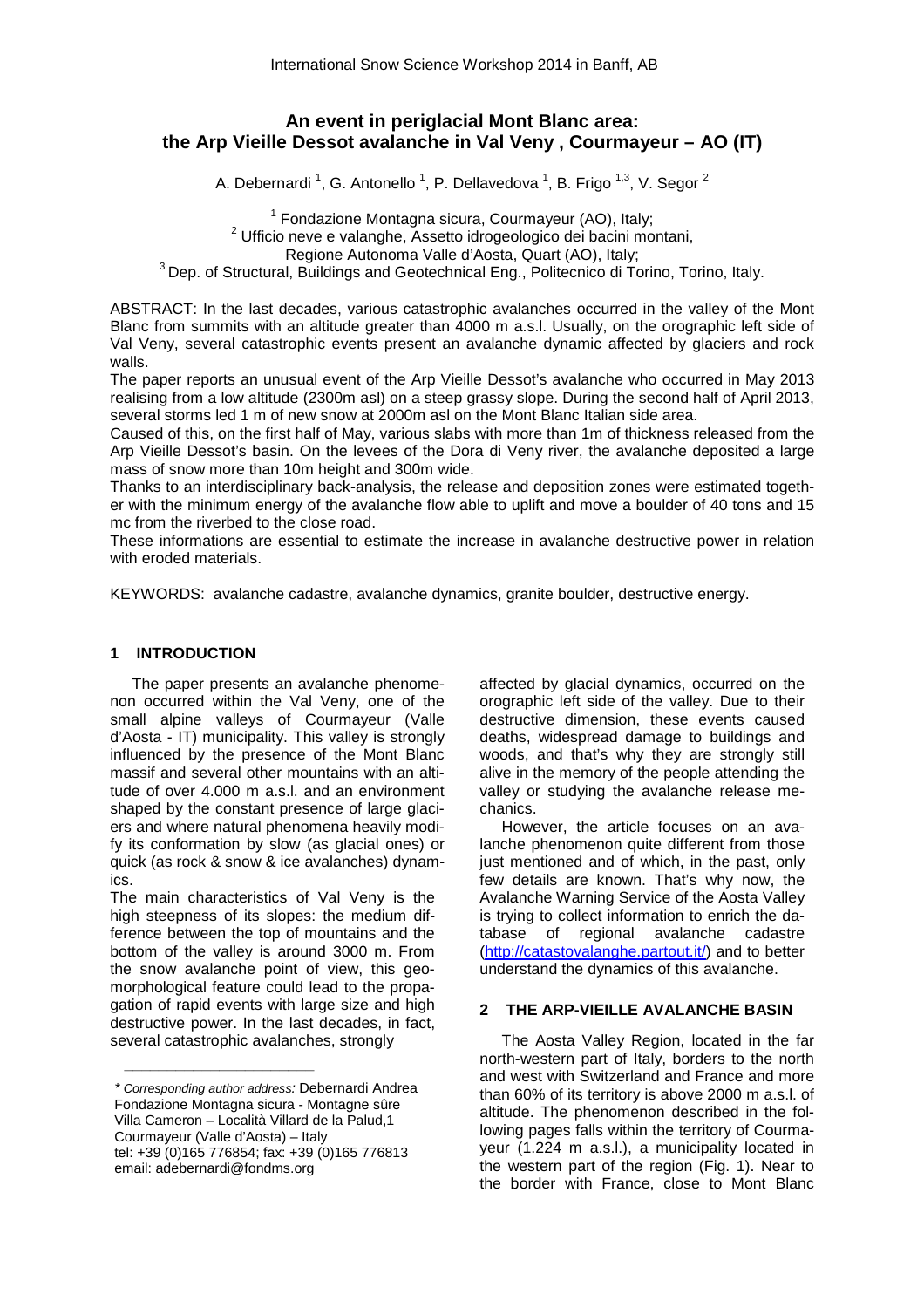(4.810 m), near the merge between the rivers Dora di Val Veny and Dora di Val Ferret, which, together form the river Dora Baltea, that then crosses the entire region. It is an area very prone to many avalanches; every year several large avalanches take place, some of them really of big size and sometimes with serious consequences. An example is the "Glacier de la Brenva" avalanche (Fig. 2)who triggered in January 1997 and caused 2 deaths, 15 injured and catastrophic damages to the forest.



Figure 1. Map of Aosta Valley – Italy. The spot localizes the Arp-Vieille avalanche basin, while the cross represents the large size avalanche of "Glacier de la Brenva" released in January 1997.

From the municipality of Courmayeur, along the Dora di Val Veny river we come to the study area. The avalanche released from a steep slope just above 2300 m s.l.m., under the peak of Mont-Fortin (2754 m) towards the mountain huts of Arp Vieille Dessot (2068 m) and the levees of Dora di Veny's river (1944 m) (Fig. 3).



Figure 2. January 18th, 1997: the big avalanche of "Glacier de la Brenva" in Val Veny - Courmayeur (Aosta Valley), Italy (Photo: Maurizio).

The considered avalanche basin is located on the orographic right side of Val Veny at an altitude around 2300 m a.s.l. characterized by a steep grassy slope and the absence of permanent glacial formations. Therefore, the right side of the Val Veny has a completely different morphology than its opposite side, marked by glaciers and sharp rocks and jumps and, for this reason, its environment seems to be more "friendly" than the facing tall spurs along the basin of the Glacier du Miage, such as the massif of Mont Blanc (4810 m a.s.l.).



Figure 3. Localisation of the Arp Vieille avalanche basin (in the middle in yellow) that includes the Dora di Veny river.

#### **3 THE AVALANCHE EVENT OF MAY 2013**

The analysed avalanche event released in spring 2013 after several and plentiful snowfalls at high altitudes. During the second half of April 2013 infact, several storms provided new snow who's height exceeded the meter at 2000 a.s.l. averaging the whole region. The last of these storms, coming frm the south and characterized by a snow/rain limit close to 2200-2500 m a.s.l., occurred from the last days of April and the early ones of May: the new fresh snow settled on the ground was quite wet up to 3000 m a.s.l.. New snow, wind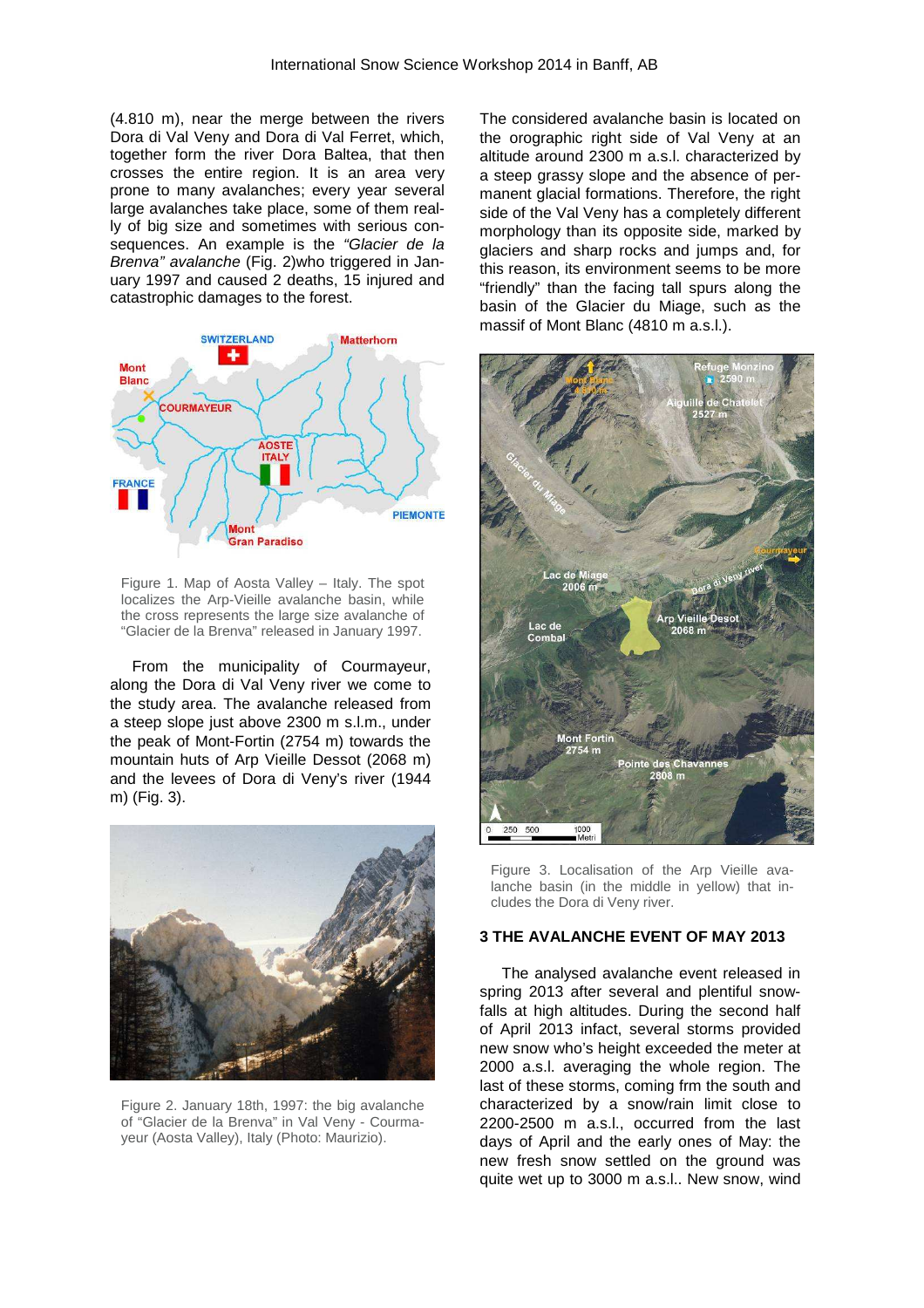and mild temperatures at high altitude are typical triggers of medium - and in some cases large – avalanches [RAVA 2013].

#### 3.1 The avalanche dynamics

During the first half of May 2013, the weather and snow conditions were favourable to the formation of the Arp Vieille avalanche: in the Val Veny the snowcover was very thick and wet above 2000 m and its stability trend decreased till the rupture of the low balance keeping the snow anchored to the steep slopes of the Arp Vieille Desot (2068 m) took place. Therefore, the detachment of several slabs with a thickness greater than one meter originated in the first days of May from the top of the avalanche basin at about 2310 m a.s.l. with an extension of about 500 linear meters (Fig. 4).



Figure 4. The starting zone of Arp-Vieille avalanche: the line follows the position of the released slabs.

The Arp-Vieille basin is an emblematic avalanche basin: the high inclination of the slope and its regularity (about 40° - Figg. 4 and 5), the absence of tall trees with the presence of vegetation primarily composed by grasses and small shrubs (blueberries and juniper) are factors that prone the site having detachment of slabs over a large surface (Figg. 4 and 5). The snow flow moving quickly rushes towards the valley following the shape of the basin starting grouped and, at about 2000 m, expanding up to affect the flat grassland used by steers and cows in summer.

The avalanche flow reached a maximum width of about 310 m just before crossing the lower limit of the meadows where the slope, populated by a dense cover of shrub of green alder, becomes rugged and steep (about 35-



Figure 5. The avalanche basin view from the opposite slope, the Glacier du Breuillat at around 3000 m as.l..



Figure 6. Map of Arp-Vieille avalanche basin of May 2013. The spot indicates the initial position of granite boulder into the river, while the cross the position where the avalanche moved it. The cartographic support consists in ortophotocarta merged to regional technical map in 1: 10.000 scale.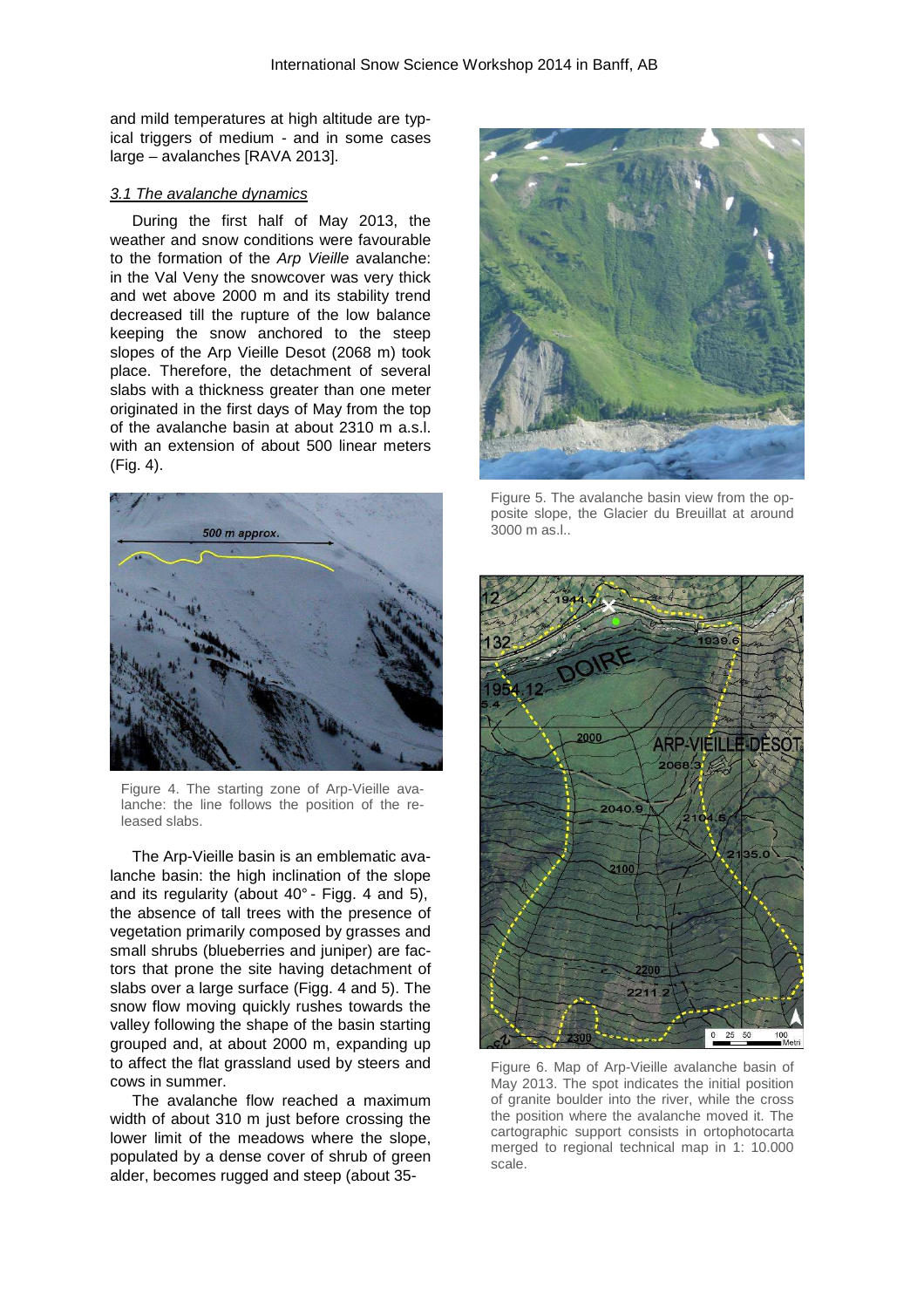40°). The avalanche fell towards the bottom of the valley with greater force and very quickly reached the bed of the Dora di Veny river at 1940 a.s.l.. Here, it plunged into the icy waters and, thanks to the huge accumulated energy during its propagation, removed, from the river, a large amount of fine deposits (sand) and a massive boulder. One branch of the flow overcame one of the ridges of the avalanche basin and headed to the steep and rocky slopes located downstream of the Arp-Vieille Desot pasture. The deposit affected more than 360 m the river's bed and the close farm road, and went up the opposite slope for more than 30 linear meters (Fig. 6). Near the Dora di Veny, a large quantity of very wet snow was deposited. In some places, the accumulation plenty exceeded the 10 m of height, enough to cover large stretches of the river until late summer (Fig. 7).



Figure 7. The thick avalanche deposit in June 2013, 30th. Note the river, the farm road and the granite boulder that emerges from the snow in melting process (Photo: P. Deline).



Figure 8. In late July, the boulder still rest on the avalanche deposit. Note the sand of the river on the snow close to the boulder.

# **4 SURVEY POST-EVENT: THE GRANITE BOULDER ON THE FARM ROAD**

In June, the massive avalanche deposit was gradually melting uncovering the massive boulder who was moved by the avalanche flow (Figg. 7 and 8). The granite boulder previously was located approximately at the center of the river's bed of, about 16 m from the farm road that runs along the stream. After the avalanche interaction, the boulder was found drowned inside the wet snow mass just above the farm road, shifted by about 18 m and 7 m in planimetric and altimetric distances, respectively (Fig. 6).



Figure 9. The panoramic view of river Dora di Veny: on the right, note the boulder in its original location. In the background the Pyramides-Calcaires (photo Citizens - Panoramio).

Having a significant size, the boulder raised immediately a lot of curiosity. At first, it is not obvious where the boulder came from: it was assumed that it may had fallen from the steep slopes of the moraine of the Glacier du Miage. But the discovery of a lot of sand inside the avalanche deposit and some photographs (Fig. 9) testify the presence of the boulder in the river making clear what happened.

The boulder is a meta-granite of Mont Blanc coming from the steep slopes that surround the glacial basin of Miage. It is estimate that the boulder has a volume of close to 15 mc and a weight of about 40 tons with a maximum height and width of 3 m and 5 m, respectively and depth slightly higher than 3 m (Fig. 10).

Combining the data of the boulder with those relating to its displacement, it was possible to estimate the minimum forces of the avalanche flow. Trying to calculate them allows us to better understand how the destructive power of an avalanche, characterised by not-extreme size, can be very dangerous and how its destructive potential can increase in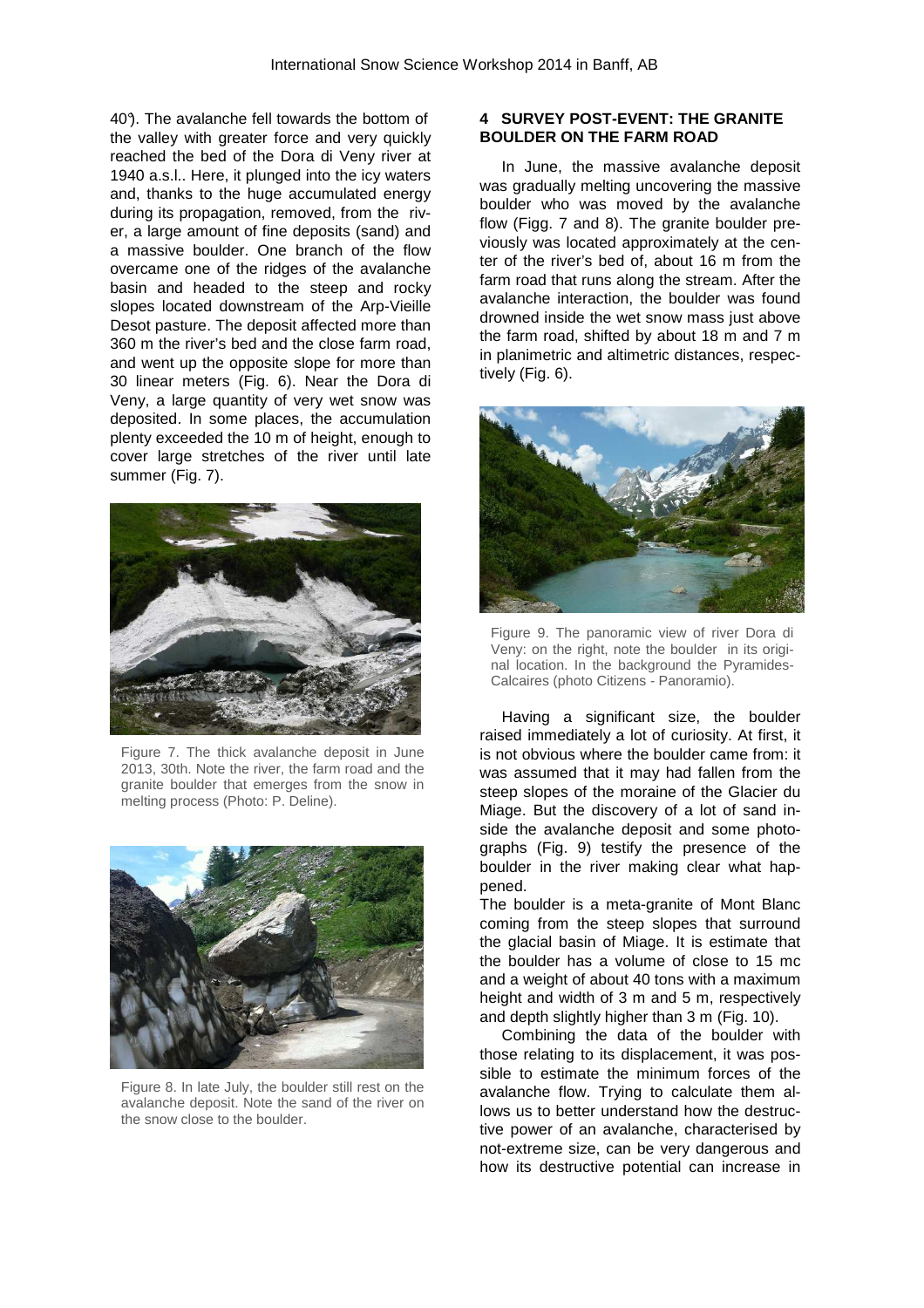function of the type of motion and snow during their propagation.

Thanks to a physical basis, depending on the limited information collected, it was attempted to estimate the speed of the avalanche at the bottom of the valley (riverbed) thanks to the approximate calculation of minimum energy required to move the boulder form the riverbed to the middle of the farm road.



Figure 10. The dimension of the granite boulder in comparison with ones of forecaster of Avalanche Warning Service of Aosta Valley. In the background the Arp-Vieille avalanche basin in summer version.

Calculating the work needed by the granite boulder to move itself from the undisturbed position at the riverbed (segment AB), then lifting itself from the bottom of the riverbed to the road (segment CB) and then dragging over to the side of the rugged road (segment CD), it was possible to estimate the push induced by the avalanche (Fig. 11).



Figure 11. Schema of the displacements induced by the Arp-Vieille avalanche on granite boulder from the riverbed of Dora di Veny to the side of closed rugged road. In particular, m indicates the mass of the block and S1, S2 and H induced displacements.

Considering that in the D position the boulder presents zero speed, thanks to the calculation of the total work done by the most simple forces, we can have an estimation of the scale of boulder speed, directly related to the avalanche velocity.

Obviously, the calculation is strongly approximate since, besides being unknown the dynamic mechanisms which has led to the displacement of the block, the avalanche's variables of time and speed (or acceleration) and the deceleration (or friction) that has led to the filing of the boulder on the road are unknown.

The estimation was therefore carried out on a parametric way varying the speed of the block at point C (at the edge of the road). Neglecting mechanisms by which the avalanche induced the movement of the boulder (it was first raised from the riverbed and then transported as a debris or, maybe, it has been impacted and set in motion?), the types of motion of the boulder (along the segment CD, the rock slowed only because of snow friction or it was transported by the flow avalanches as a raft by the waves of the sea?), the calculation was performed by simply considering the energy expended by the avalanche flow to displace the block through the work of a force. So, only the kinetic energies of the boulder with respect to the distance S1 and S2 and the potential energy on the gradient of height, H were considered. Then, varying parametrically the speed at point C, the graph shown in Fig. 12 can be drawn. Note that for a reference speed (in point C) that ranges between 1 and 5 m/s, the boulder presents an initial velocity induced by the avalanche (in point A) of about 13 m/s.

# **5 CONCLUSIONS**

The article presents the real case of an avalanche occurred in the spring of 2013 in one of the valleys of the Italian side of the Mont Blanc Massif - Courmayeur (Aosta - IT). Fallen in a not populated area, the peculiarity of the event was to deploy a granite boulder of about 15 mc from its "home" in the torrential riverbed to a rugged road of the valley, close to the river.

The fact has also aroused scientific interest both from the point of view of avalanche dynamics and the estimation of the power induced by snow flow. Unfortunately, the collection of information has not led to the understanding of the mechanisms induced by the avalanche to relocate the boulder.